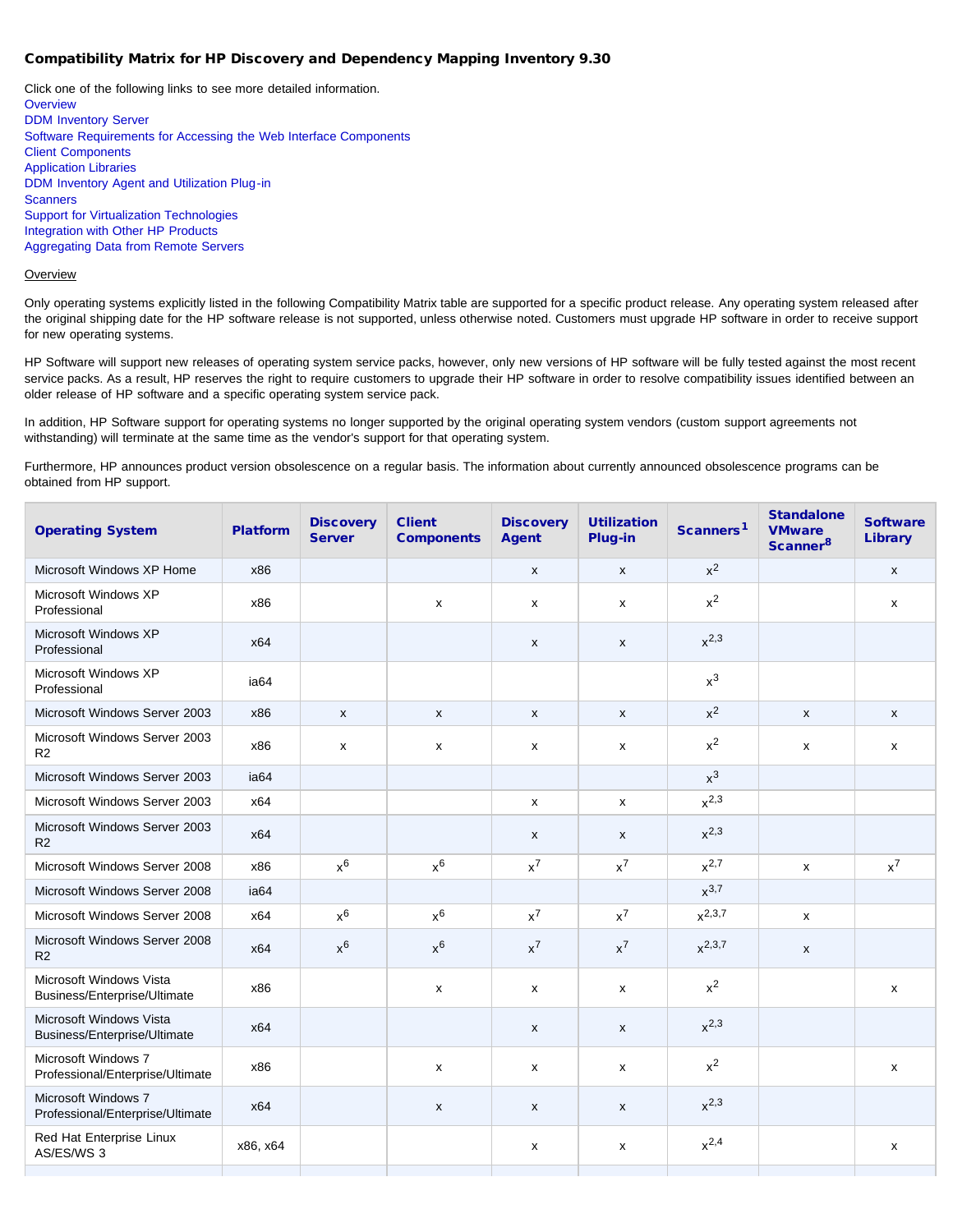| Red Hat Enterprise Linux<br>AS/ES/WS 4            | x86, x64     |  | $\mathsf{x}$              | $\mathsf{x}$              | $x^{2,4}$    |   | X            |
|---------------------------------------------------|--------------|--|---------------------------|---------------------------|--------------|---|--------------|
| Red Hat Enterprise Linux 5<br>Server/Desktop      | x86, x64     |  | $\boldsymbol{\mathsf{x}}$ | $\boldsymbol{\mathsf{x}}$ | $x^{2,4}$    | X | $\mathsf{x}$ |
| Red Hat Enterprise Linux 6<br>Server/Workstation  | x86, x64     |  | x                         | $\mathsf{x}$              | $x^{2,4}$    | x | $\mathsf{x}$ |
| Novell SUSE Linux Enterprise<br>Server/Desktop 9  | x86, x64     |  | X                         | $\mathsf{x}$              | $x^{2,4}$    |   | $\mathsf{x}$ |
| Novell SUSE Linux Enterprise<br>Server/Desktop 10 | x86, x64     |  | X                         | $\mathsf{x}$              | $x^{2,4}$    |   | X            |
| Novell SUSE Linux Enterprise<br>Server/Desktop 11 | x86, x64     |  | X                         | $\boldsymbol{\mathsf{x}}$ | $x^{2,4}$    |   | X            |
| IBM AIX 5L 5.3                                    | <b>POWER</b> |  | $\mathsf{x}$              | $\boldsymbol{\mathsf{x}}$ | $\mathsf{x}$ |   | X            |
| IBM AIX 6.1                                       | <b>POWER</b> |  | $\boldsymbol{\mathsf{x}}$ | $\boldsymbol{\mathsf{x}}$ | $\mathsf{x}$ |   | $\mathsf{x}$ |
| IBM AIX 7.1                                       | <b>POWER</b> |  | X                         | $\boldsymbol{\mathsf{x}}$ | $\mathsf{x}$ |   | $\mathsf{x}$ |
| Oracle Solaris 8                                  | <b>SPARC</b> |  | $\boldsymbol{\mathsf{x}}$ | $\boldsymbol{\mathsf{x}}$ | $\mathsf{x}$ |   | $\mathsf{x}$ |
| Oracle Solaris 9                                  | <b>SPARC</b> |  | X                         | $\pmb{\chi}$              | $\mathsf{x}$ |   | X            |
| Oracle Solaris 10                                 | <b>SPARC</b> |  | x                         | x                         | $\mathsf{x}$ |   | X            |
| Oracle Solaris 10                                 | x86, x64     |  | $\mathsf{x}$              | X                         | $\mathsf{x}$ |   |              |
| HP HP-UX 11.11 (11i) <sup>5</sup>                 | <b>HPPA</b>  |  | $\mathsf{x}$              | $\mathsf{x}$              | $\mathsf{x}$ |   | $\mathsf{x}$ |
| HP HP-UX 11.23 (11i v2) <sup>5</sup>              | <b>HPPA</b>  |  | X                         | $\pmb{\mathsf{x}}$        | $\mathsf{x}$ |   | X            |
| HP HP-UX 11.23 (11i v2)                           | ia64         |  | $\mathsf{x}$              | $\boldsymbol{\mathsf{x}}$ | $\mathsf{x}$ |   |              |
| HP HP-UX 11.31 (11i v3) <sup>5</sup>              | <b>HPPA</b>  |  | $\mathsf{x}$              | $\pmb{\chi}$              | $\mathsf X$  |   | $\mathsf X$  |
| HP HP-UX 11.31 (11i v3)                           | ia64         |  | $\mathsf{x}$              | $\mathsf{x}$              | $\mathsf{x}$ |   |              |
| Apple Mac OS X 10.4                               | PPC, x86     |  | x                         | $\boldsymbol{\mathsf{x}}$ | $\mathsf{x}$ |   |              |
| Apple Mac OS X 10.5                               | PPC, x86     |  | x                         | $\pmb{\mathsf{X}}$        | $\mathsf{x}$ |   |              |
| Apple Mac OS X 10.6                               | x86          |  | x                         | $\pmb{\mathsf{X}}$        | $\mathsf{x}$ |   |              |

## NOTES:

1Unless otherwise noted, scanners are natively supported.

2VMware, Hyper-V, and Virtual PC virtual environments are detected on Windows and Linux systems (except for ia64 architectures).

3Windows 64-bit architectures are supported by the 32-bit Windows (x86) scanner.

4Linux 64-bit architectures are supported by the 32-bit Linux (x86) scanner.

5HPPA is PA-RISC 2.0 architecture. PA-RISC 1.1 is supported via Enterprise Discovery version 2.52.

<sup>6</sup>Support is provided for Windows Server 2008 (including R2), Enterprise, and Standard editions.

7Support is provided for all editions of Windows Server 2008.

8Requires JavaTM Runtime Environment 6.

# <span id="page-1-0"></span>DDM Inventory Server

The DDM Inventory Server needs to be run on a dedicated Intel (i386) machine that is current, server-spec hardware. For detailed minimum requirements, refer to the *Installation and Initial Setup Guide*.

# <span id="page-1-1"></span>Software Requirements for Accessing the Web Interface Components

The following software must be installed on the machine that you use to access the DDM Inventory web interface:

- Firefox 3.5, or 3.6, Internet Explorer 7.0 or 8.0
- $\cdot$  Java<sup>TM</sup> Runtime Environment 6

# <span id="page-1-2"></span>Client Components

The following are Client Components:

- Viewer
- SAI Editor
- Analysis Workbench

# <span id="page-1-3"></span>Application Libraries

The Application Recognition Library (Master SAI) is divided into the following: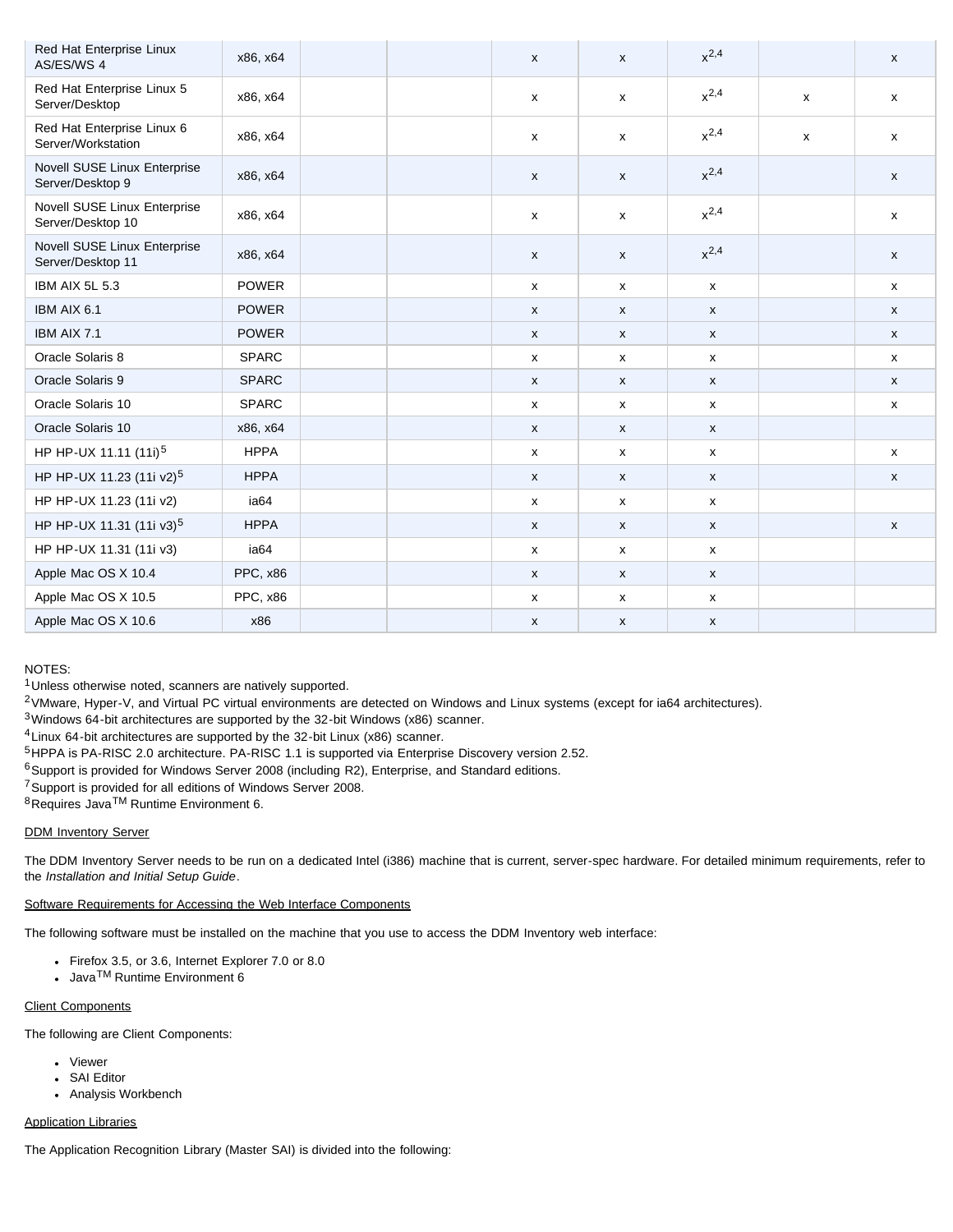- Windows software English, French and German
- UNIX AIX, Linux, HP-UX and Oracle Solaris

Starting from DDM Inventory 9.30, there is a new SAI structure. Specifically, the Master SAI has been split into two files: Master SAI and Legacy SAI. For more detailed information, refer to the *Release Notes*.

DDM Inventory Client Components have been tested to run on the Japanese and Korean versions of Microsoft Windows.

### <span id="page-2-0"></span>DDM Inventory Agent and Utilization Plug-in

The DDM Inventory Agent and Utilization Plug-in have been tested to run on the Japanese and Korean versions of Microsoft Windows.

Further information about the DDM Inventory Agent can be found in the Customization and Configuration Guide. Information about the Utilization plug-in can be found in the Scan Data Analysis Guide.

### <span id="page-2-1"></span>**Scanners**

DDM Inventory Scanners have been tested to run on the Japanese version of Microsoft Windows.

### <span id="page-2-2"></span>Support for Virtualization Technologies

DDM Inventory can support several virtualization technologies. The following table specifies the supported technologies and indicates if the scanner can detect the virtual devices and if the host-to-virtual device relationship can be determined:

| <b>Virtualization</b><br><b>Technology</b>            | <b>Host</b><br><b>Inventory</b> | <b>Scanner</b><br><b>Detection</b> | <b>Host/VM</b><br><b>Relationship</b><br><b>Determination</b> | <b>Comments</b>                                                                                                                                                                                    |
|-------------------------------------------------------|---------------------------------|------------------------------------|---------------------------------------------------------------|----------------------------------------------------------------------------------------------------------------------------------------------------------------------------------------------------|
| Microsoft Virtual PC<br>2004/2007                     | Yes                             | Yes                                | No                                                            | Host and VMs need to be inventoried separately.                                                                                                                                                    |
| <b>Microsoft Virtual</b><br>Server 2005, 2005<br>R2   | Yes                             | Yes                                | <b>No</b>                                                     | Host and VMs need to be inventoried separately.                                                                                                                                                    |
| <b>Microsoft Windows</b><br>Server 2008 Hyper-<br>V   | Yes                             | <b>No</b>                          | No                                                            | Host and VMs need to be inventoried separately.                                                                                                                                                    |
| Microsoft Hper-V<br>Server                            | <b>No</b>                       | <b>No</b>                          | <b>No</b>                                                     | VMs need to be inventoried separately.                                                                                                                                                             |
| VMware<br>Workstation 6,7,<br>VMware Player 2.5,<br>3 | Yes                             | Yes                                | No                                                            | Host and VMs need to be inventoried separately.                                                                                                                                                    |
| VMware ESX/ESXi<br>3.5, 4.0, 4.1                      | Yes                             | Yes                                | Yes (through<br>web services<br>interface)                    | VMs need to be inventoried separately. The VMware host can be inventoried<br>remotely through a web service interface. HP does not recommend installing a<br>Linux agent into the VMWare ESX host. |
| <b>VMware</b><br>VirtualCenter 2.5                    | N/A                             | N/A                                | Yes (through<br>web services<br>interface)                    | VMs need to be inventoried separately. Multiple VMware ESX servers managed by<br>VirtualCenter can be discovered through its web services interface.                                               |
| <b>VMware vCenter</b><br>Server 4.0                   | N/A                             | N/A                                | Yes (through<br>web services<br>interface)                    | VMs need to be inventoried separately. Multiple VMware ESX servers managed by<br>VirtualCenter can be discovered through its web services interface.                                               |
| <b>VMware vCenter</b><br>Server 4.1                   | N/A                             | N/A                                | Yes (through<br>web services<br>interface)                    | VMs need to be inventoried separately. Multiple VMware ESX servers managed by<br>VirtualCenter can be discovered through its web services interface.                                               |
| Solaris Zones                                         | Yes                             | Yes                                | Yes (by the<br>scanner)                                       | Zones can be inventoried separately or only a global zone can be inventoried.<br>Supported in Solaris 10.                                                                                          |
| <b>AIX LPAR</b>                                       | <b>No</b>                       | Yes                                | <b>No</b>                                                     | LPARs need to be inventoried separately.                                                                                                                                                           |
| HP-UX vPar                                            | No                              | Yes                                | No                                                            | vPars need to be inventoried separately.                                                                                                                                                           |
| HP-UX nPartition                                      | <b>No</b>                       | Yes                                | No                                                            | nPartitions need to be inventoried separately.                                                                                                                                                     |

### <span id="page-2-3"></span>Integration with Other HP Products

Pre-defined integration scenarios are available for the following HP products:

| <b>Product</b>       | <b>Integration Tool</b> |
|----------------------|-------------------------|
| AssetCenter 4.4, 5.0 | Connect-It 3.81         |